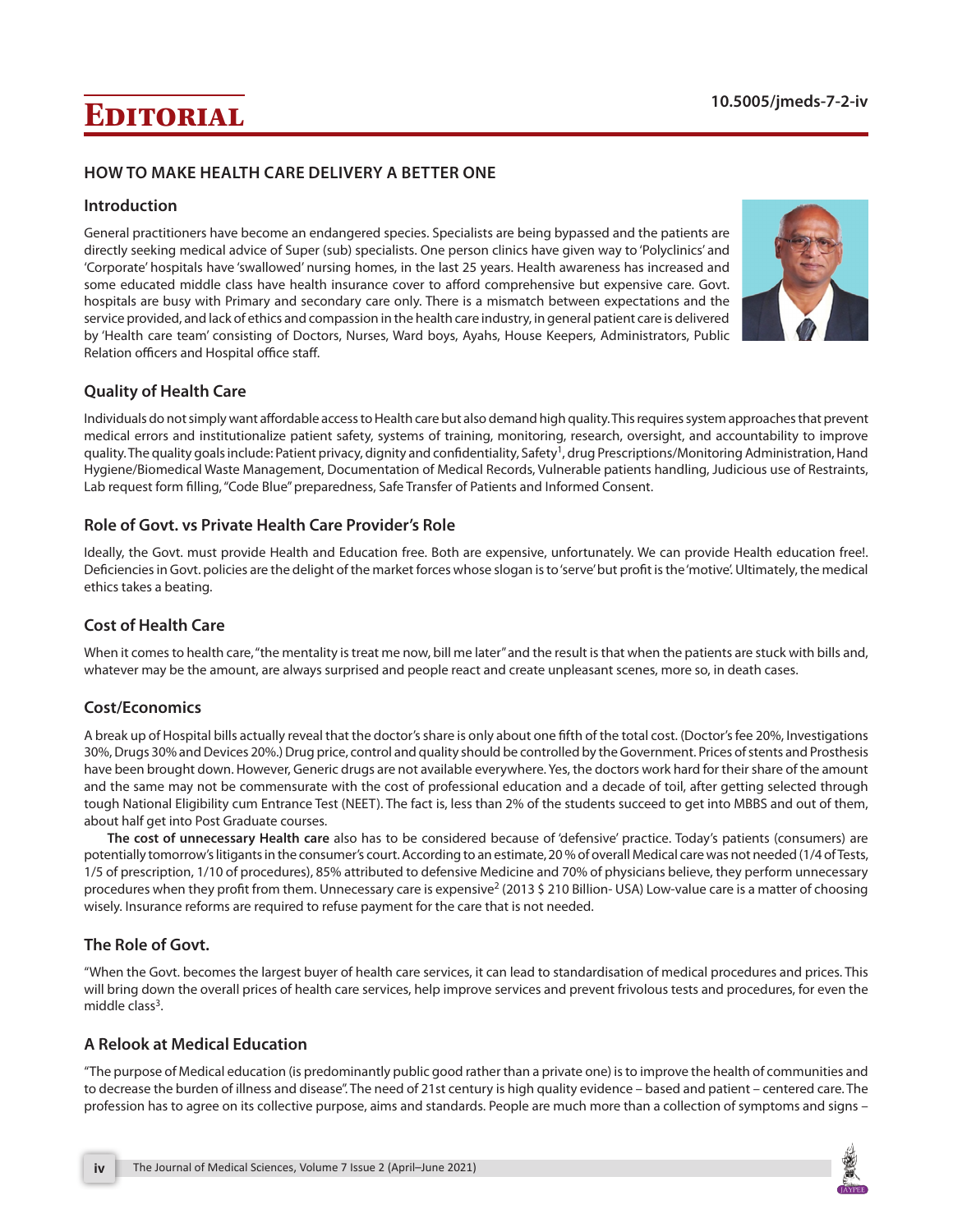they have preferences, priorities, fears and hopes. Doctors too are much more than interpreters of symptoms and signs – Ethics is part of practice; it is a practical pursuit. Medical education has to evolve into giving medical students a holistic view of the patient and not the current narrow horse shield view. We need medical colleges to be honest with students and teach them about how things really are. We need to provide medical students with that most powerful and dangerous of life forces-reality.

#### **Medical Council of India /National Medical Commission Measures 2018 at MBBS level**

The national medical council has already adopted the Attitude, Ethics and Communication Module (AETCOM). It is a competency based curriculum to train medical students to become competent primary care clinicians, thorough professionals, lifelong learners, leaders and excellent communicators. If we improve primary care, the secondary, tertiary and quaternary care will improve further.

## **Assessment for a Pass**

Right now, the medical graduates are '50%' doctors! Raise the bar. The students need to score not less than 60% in every theory paper, which may be 75 percentile if multiple choice questions are used for evaluation. In clinical/Practicals the student shall score not less than 60% for a pass, questions should be more practical/case oriented rather than theory oriented.

## **Role of Patient's Family in Improving Healthcare Outcomes**

Patient care systems and processes should involve the family as extended care providers. The local culture and beliefs need to be considered for effective patient and family engagement. And this will also prevent avoidable litigations, poor patient satisfaction and sub optimum health outcomes.

## **Unrealistic Patient Expectations (UPEs)**

**"In an imperfect world, patients expect you to be perfect".** The patients and their families are under the impression that doctors are to be correct 100% of the time, all surgeries will be without complications, all infections require an antibiotic, all conditions need medications/ investigations, life should be pain free and that all diseases have a cure !, doctors can fix them despite their lack of self care in the form of smoking cigarettes, alcohol consumption, sedentary behavior and obesity, doctors can and should prolong life regardless of how sick the patients are. All the above have led to practice of "defensive medicine" and growing patient disrespect toward physicians. What is critical for both the doctor and the patient is basic human respect and compassion. In urban practice, patients today often come to the examination room convinced that they know what ails them and what should be done about it, meanwhile doctors are spending less time with the patients and thus can not get to know them as well as they used to do. The net result of this mismatch is patient dissatisfaction.

## **Resurrection of Image of Profession and Restoration of 'Nobility'**

The doctors also need to take care of their families but the total shift from service to only profit is not acceptable and this has lead to wrong perception among the public. Compassion and empathy are most important attributes of a physician and these qualities must be perceptible to the concerned. Empathy builds trust and the right attitude. Doctors are vulnerable, in fact 'sitting ducks' and easy targets for the public ire. Even a minor lapse is blown out of proportion, cancelling out the enormous amount of good work one might have done silently. Apart from knowledge, skills, effective and efficient communication efforts are required to earn public faith, trust, confidence and patient satisfaction. The future of the medical profession in our country depends not on legislation or medical audit but on inculcation of propriety and dedication in one's medical practice.

#### **Role of Media and Press**

For happiness, harmony and a healthy life in the society, medicine and media must be in cohesion. Media has to be pragmatic, and positive in its approach to medicine. With prudence, pragmatism and professional blend of sincerity as well as courage of conviction, we, together can provide the medical consumer with useful and accurate information that they can use to make important medical decisions about themselves and their near and dear ones. Seniors should be involved to educate the patients, their families and deal with media appropriately.

## **Behaviors Influencing Litigation**

Patients are less likely to sue when clinicians orientate patients, e.g. 'We are going to do this first and then go on to that', use facilitative comments, e.g. 'Uh huh, I see', use active listening, Check understanding, ask patients their opinions, use humour and laughter appropriately and the doctor-patient encounter may last  $3$  15-20 minutes, wherever time and space permits.

## **Google's Role**

The knowledgeable shops for health care and these, Patients Attitude "How do you know you are right doctor?" can irritate the provider and disturb the focus. People can doubt the wisdom of the medical field!, Society has changed, people spend more time with electronic